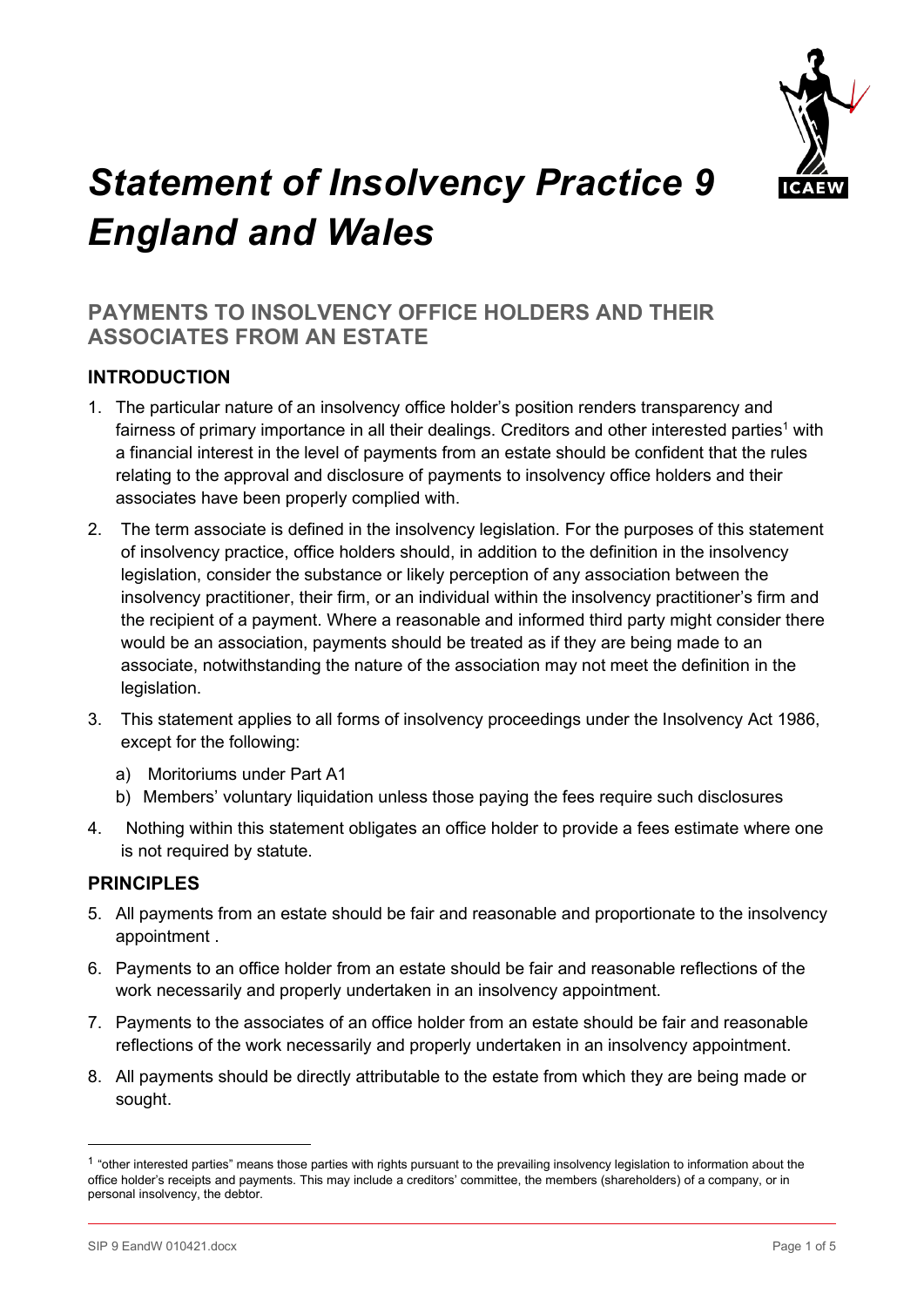- 9. Payments that could reasonably be perceived as presenting a threat to the office holder's objectivity or independence by virtue of a professional or personal relationship, including to an associate, should not be made from the estate unless disclosed and approved in the same manner as an office holder's remuneration or category 2 expenses.
- 10. Payments should not be approved by any party with whom the office holder has a professional or personal relationship which gives rise to a conflict of interest.
- 11. Those responsible for approving payments from an estate to an office holder or their associates should be provided with sufficient information to enable them to make an informed judgement about the reasonableness of the office holder's requests.
- 12. Disclosures by an office holder should be of assistance to creditors and other interested parties<sup>1</sup> in understanding what was done, why it was done, and how much it cost.
- 13. Information provided by an office holder should be presented in a manner which is transparent, consistent throughout the life of the appointment and useful to creditors and other interested parties<sup>1</sup>, whilst being proportionate to the circumstances of the appointment.

# **KEY COMPLIANCE STANDARDS**

**Provisions of general application**

- 14. An office holder should disclose:
	- a) all payments, arising from an insolvency appointment to the office holder or their associates;
	- b) the form and nature of any professional or personal relationships between the office holder and their associates.
- 15. An office holder should inform creditors and other interested parties<sup>1</sup> of their rights under insolvency legislation. Creditors should be advised how they may access suitable information setting out their rights within the first communication with them and in each subsequent report. An insolvency practitioner is not precluded from providing information, including a fees estimate, within pre-appointment communications (such as when assisting directors in commencing an insolvency process).
- 16. Where an office holder sub-contracts work that could otherwise be carried out by the office holder or their staff, this should be drawn to the attention of creditors and other interested parties<sup>1</sup> with an explanation of why it is being done, what is being done, and how much it will cost.
- 17. The key issues of concern to creditors and other interested parties<sup>1</sup> will commonly be:
	- a) the work the office holder anticipates will be done and why that work is necessary;
	- b) the anticipated payment for that work;
	- c) whether it is anticipated that the work will provide a financial benefit to creditors, and if so what anticipated benefit (or if the work provides no direct financial benefit, but is required by statute);
	- d) the work actually done and why that work was necessary;
	- e) the actual payment for the work, as against any estimate provided;
	- f) whether the work has provided a financial benefit to creditors, and if so what benefit (or if the work provided no direct financial benefit, but was required by statute).
- 18. When providing information about payments from an estate the office holder should do so in a way which clearly explains the key issues. Narrative explanations should be provided to support any numerical information supplied. Such an approach allows creditors and other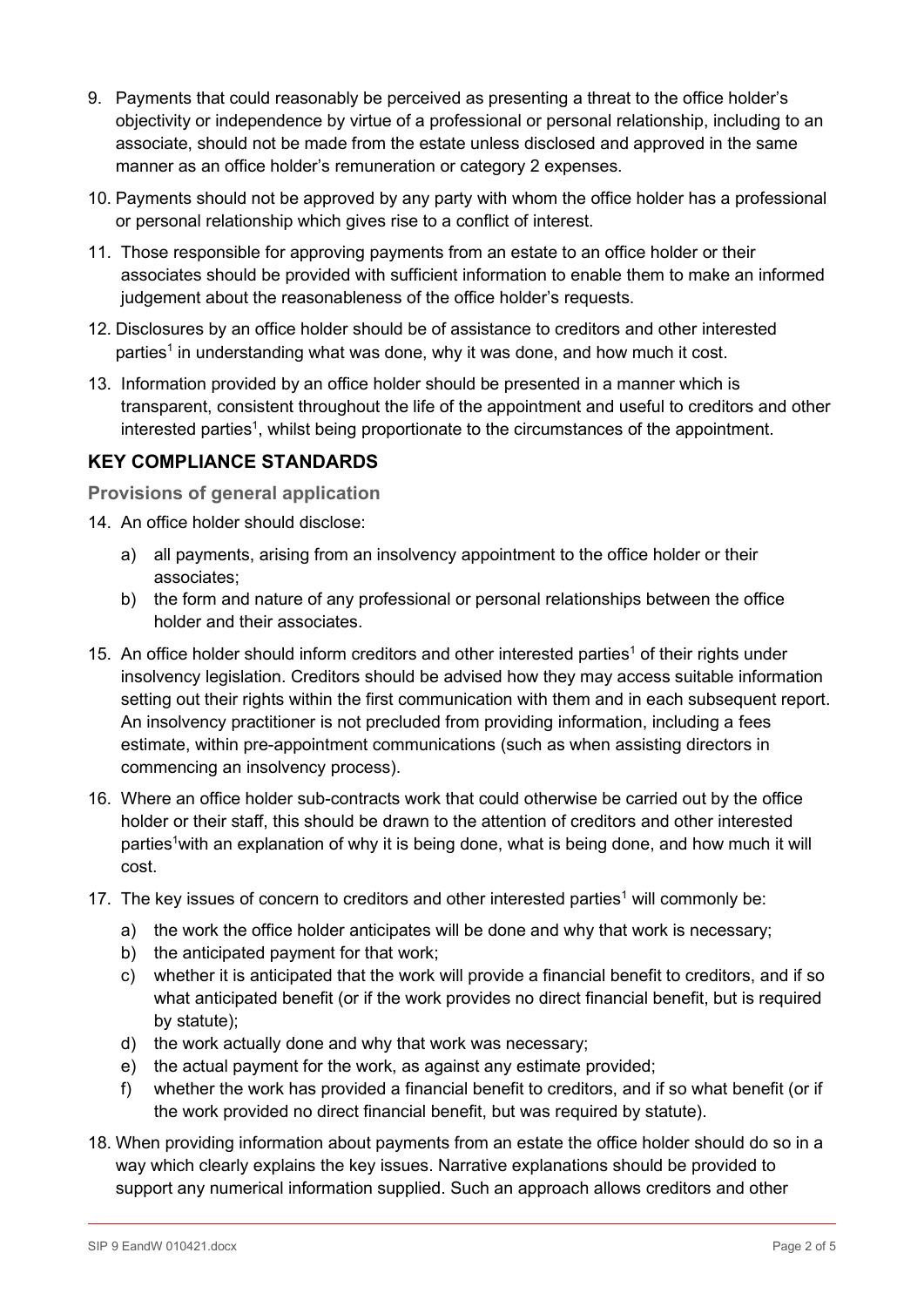interested parties<sup>1</sup> to better recognise the nature of an office holder's role and the work they intend to undertake, or have undertaken, in accordance with the key issues.

- 19. The following are not permissible as either remuneration or an expense:
	- a) an expense or any other charge calculated as a percentage of remuneration;
	- b) an administration fee or charge additional to an office holder's remuneration;
	- c) the recovery of any overheads other than those absorbed in the charge out rates.

### **Provisions of specific application**

#### **Basis of remuneration**

- 20. The office holder should provide an indication of the likely return to creditors when seeking approval for the basis of their remuneration.
- 21. When approval for a set fee or a percentage basis is sought, the office holder should explain why the basis requested is expected to produce a fair and reasonable reflection of the work that the office holder anticipates will be undertaken. Where a set amount or a percentage basis is being used, an explanation should be provided of the direct costs included. The office holder should not seek to separately recover sums already included in a set amount or percentage basis fee and should be transparent in presenting any information.
- 22. Where remuneration is sought on more than one basis, it should be clearly stated to which part of the office holder's activities each basis relates.
- 23. When providing a fees estimate the office holder should supply that information in sufficient time for creditors (including when acting through a committee) to be able to make an informed judgement about the reasonableness of the office holder's requests. Fees estimates should be based on all of the information available to the office holder at the time that the estimate is provided.
- 24. When providing a fees estimate of time to be spent, creditors and other interested parties<sup>1</sup> may find a blended rate<sup>2</sup> (or rates) and total hours anticipated to be spent on each part of the anticipated work more easily understandable and comparable than detail covering each grade or person working on the appointment. The estimate should also clearly describe what activities are anticipated to be conducted in respect of the estimated fee. When subsequently reporting to creditors, the actual hours and average rate (or rates) of the costs charged for each part should be provided for comparison purposes.
- 25. The information provided in the fees estimate may not be presented on the basis of alternative scenarios and/or provide a range of estimated charges. However for other payments that an office holder anticipates will, or are likely to be, made, it is acceptable to provide a range, or repeat a range quoted by a third party, for example legal costs in litigation in any expense estimates.
- 26. To provide creditors and other interested parties<sup>1</sup> with sufficient information to make an informed judgement, office holders should divide the narrative explanations and any fees estimate provided, into areas such as:
	- a) administration (including statutory reporting)
	- b) realisation of assets
	- c) creditors (claims and distribution)
	- d) investigations

<sup>&</sup>lt;sup>2</sup> "A blended rate" is calculated as the prospective average cost per hour for the appointment (or category of work in the appointment), based upon the estimated time to be expended by each grade of staff at their specific charge out rate.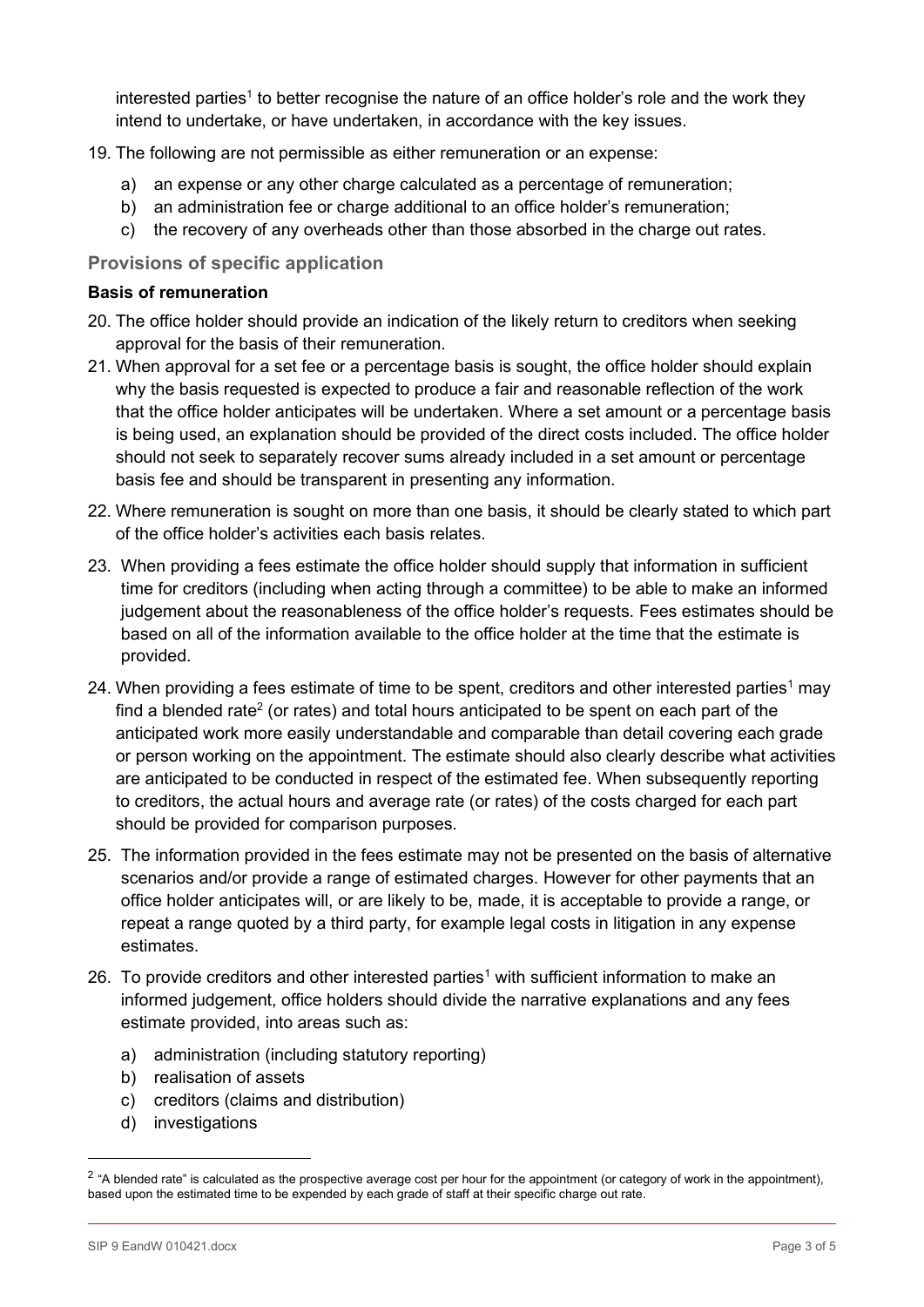- e) trading (where applicable)
- f) appointment specific matters (where applicable).
- 27. These are examples of common activities and not an exhaustive list. Alternative or further subdivisions may be appropriate, depending on the nature and complexity of the appointment and the bases of remuneration sought and/or approved. It is unlikely that the same divisions will be appropriate in all appointments and an office holder should consider what divisions are likely to be appropriate and proportionate in the circumstances of each appointment.
- 28. This statement does not mandate any particular fee basis. An insolvency practitioner's business model may influence the fee basis they choose. However, whatever the business model, the insolvency practitioner's commercial approach cannot override the principle that any work done for which payment is sought must be necessarily and properly undertaken in the context of an insolvency appointment.

#### **Expenses**

- 29. Expenses are any payments from the estate which are neither an office holder's remuneration nor a distribution to a creditor or a member. Expenses also includes disbursements. Disbursements are payments which are first met by the office holder, and then reimbursed to the office holder from the estate.
- 30. Expenses are divided into those that do not need approval before they are charged to the estate (category 1) and those that do (category 2).
	- Category 1 expenses: These are payments to persons providing the service to which the expense relates who are not an associate of the office holder. Category 1 expenses can be paid without prior approval.
	- Category 2 expenses: These are payments to associates or which have an element of shared costs. Before being paid, category 2 expenses require approval in the same manner as an office holder's remuneration. Category 2 expenses require approval whether paid directly from the estate or as a disbursement.
- 31. When seeking approval of category 2 expenses, an office holder should explain for each expense the basis on which the expense is being charged to the estate.
- 32. Any shared or allocated payments incurred by the office holder or their firm are to be treated as category 2 expenses and approval sought before payment. This is irrespective of whether the payment is being made to an associate, because the office holder will be deciding how the expenses are being shared or allocated between insolvency appointments. Requiring approval of these payments enables those who are approving the expenses to confirm that the approach being taken by the office holder is reasonable.
- 33. If an office holder has obtained approval for the basis of category 2 expenses, that basis may continue to be used in a sequential appointment where further approval of the basis of remuneration is not required, or where the office holder is replaced.

#### **Reports to creditors and other interested parties**

- 34. Any disclosure by an office holder of payments should be of assistance to those who have a financial interest in the level of payments from an estate in understanding what was done, why it was done, and how much it costs.
- 35. Reports to creditors and other interested parties<sup>1</sup> should include a narrative update in respect of the office holder's activity during the period being reported upon, using consistent divisions for each part of the work reported upon, as far as possible.